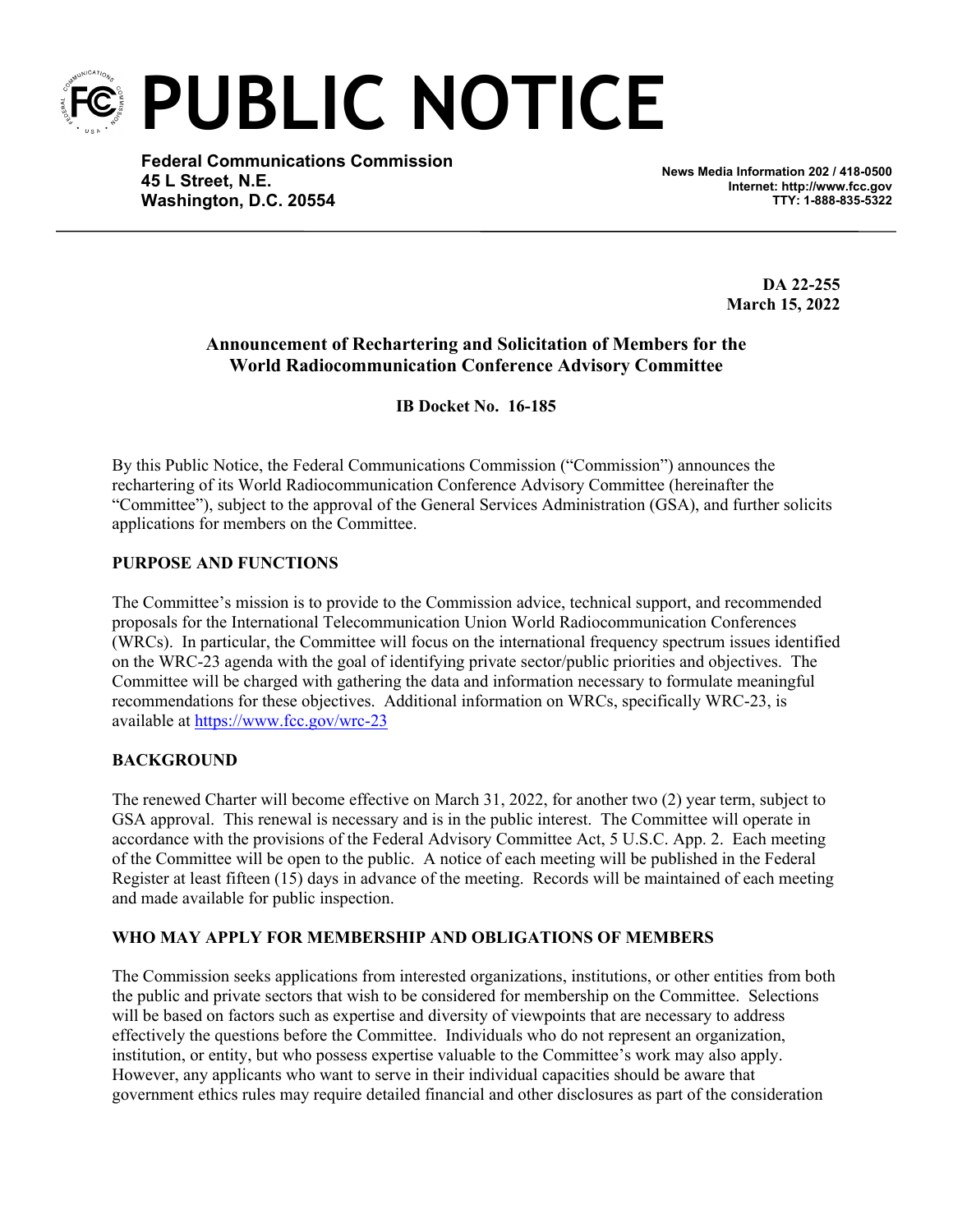of their application to serve as independent subject matter experts, and if appointed such individuals would be considered special government employees (SGEs). Individuals are ineligible to serve as SGEs, however, if they are federally registered lobbyists.

Applicants should describe both their specific interests and their expertise or experience as it relates to the questions before the Committee, including such matters as wireless communications infrastructure and equipment, telecommunications, fixed, mobile, broadcasting, satellite, and other radiocommunication services, consumer advocacy, and underserved populations (*e.g*., persons living in rural areas and tribal communities).

All organizational or individual members appointed to the Committee or its working groups are subject to an ethics review by the Commission's Office of General Counsel. Those applicants appointed to serve on the Committee in an individual capacity as SGEs are subject to a variety of restrictions under the conflict of interest statutes, 18 U.S.C. § 203 et seq., and the Standards of Ethical Conduct for Employees of the Executive Branch, 5 C.F.R. Part 2635. SGEs must file confidential employee financial disclosure reports prior to beginning their service and annually thereafter. SGEs will also be subject to ethics restrictions in section 4(b) of the Communications Act, 47 U.S.C. § 154(b), and in the Commission's rules, 47 CFR Part 19 and 5 CFR Parts 3901 and 3902.

In preparation for WRC-23, it is anticipated that the Committee will continue to meet two to three times per calendar year.<sup>1</sup> In addition, working groups are described on the Committee's website, and all members would be expected to participate in working groups for which they have interest and qualifications. All meetings will be fully accessible to individuals with disabilities.

# **APPLICATION PROCEDURE, DEADLINE AND MEMBER APPOINTMENTS**

Each organization, institution or entity (organizational applicant) may propose for nomination one primary representative. Organizational applicants are also encouraged to propose one alternate representative. The application requirements for both organizational and individual applicants are set forth below.

Applications from organizational applicants should include the following:

- Name, title, and organization of the nominee and a description of the organization, sector or other interest the nominee will represent;
- Nominee's complete contact information (mailing address, e-mail address, and telephone  $number(s)$ );
- Nominee's resume;
- A statement summarizing the nominee's qualifications and reasons why the nominee should be appointed to the Committee; and
- A statement describing the organization the nominee would represent, with an explanation of the benefit of having the organization represented on the Committee.

The application from organizational applicants must be accompanied by the following:

 The nomination must be confirmed by a statement from an authorized person (*e.g.*, organization or company official) that such organization or company supports the application of the nominated person to represent it on the Committee. The nominating official must possess the executive authority, or hold a sufficiently high-level position within the organization or company, to select a representative for membership on the committee

<sup>&</sup>lt;sup>1</sup> Until further notice, meetings of the Committee will be conducted virtually.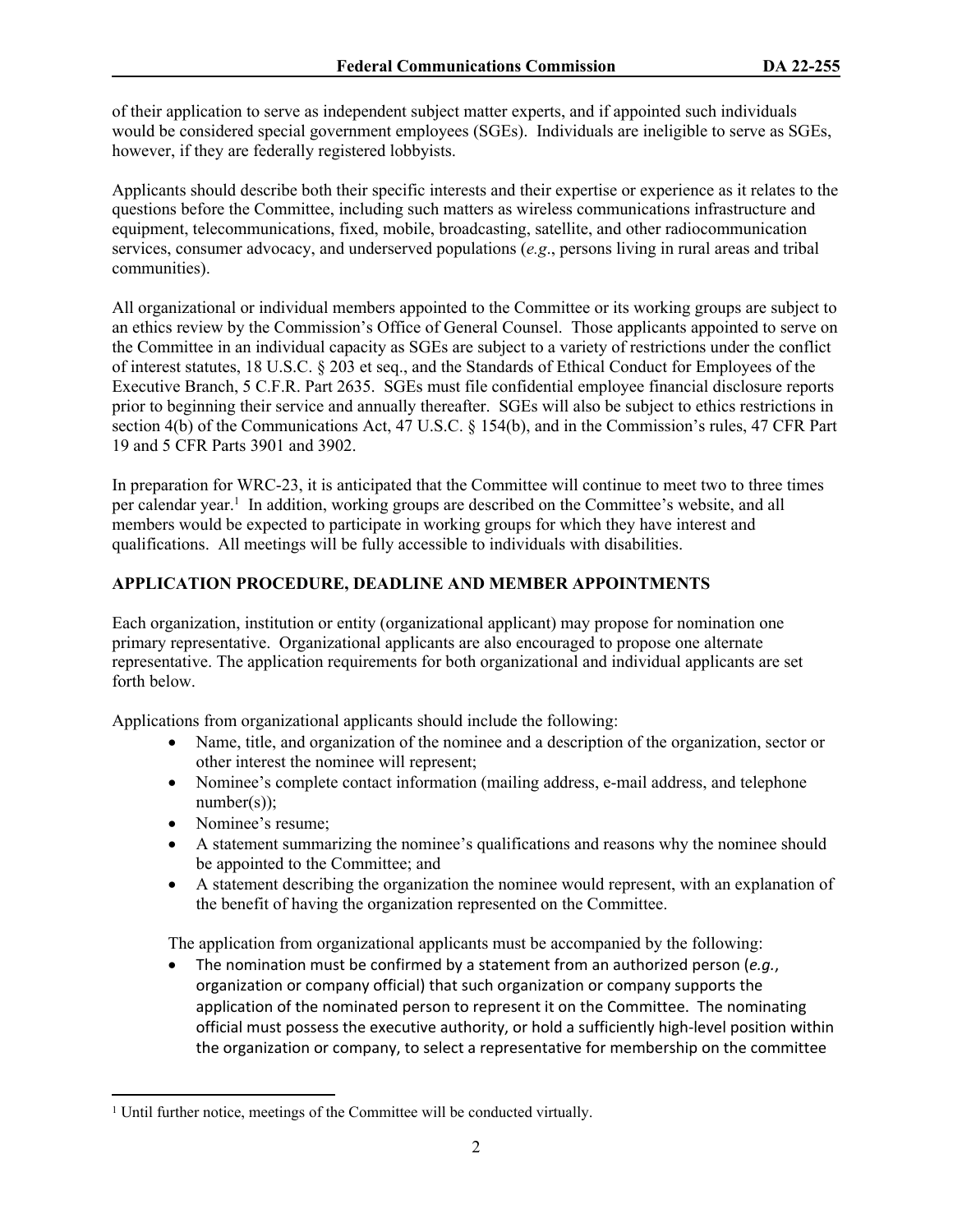whose actions as a committee member will be legally binding on the organization or company. For example, this confirmation may be in the following format:

"I am [insert official's name], the [insert official's title] at the [insert name of organization - *e.g.*, company, government entity, trade association, *etc.*], with responsibilities for [concise description of position]. My organization supports [insert proposed member's name], who is currently [an employee of/consultant/attorney to the company], to serve as our representative on the World Radiocommunication Conference Advisory Committee of the FCC."

For applicants seeking to represent an entity that is a party to an FCC contract or subcontract or providing services for the benefit of the FCC under contract or subcontract, or in the case of any applicant who is individually a party to such a contract or providing services for the benefit of the FCC under such a contract, the nomination must include the following:

(1) a general description of the contract/agreement;

(2) a description of the product/services that the applicant provides pursuant to the contract/agreement;

(3) a list of all parties to the contract/agreement;

(4) the name of the Commission contracting officer (if known); and

(5) a certification made by the applicant that the applicant has provided written notice to the contracting officer and the FCC Manager, Contracts and Purchasing Center, that the applicant or representative nominee, as applicable, has applied for membership on the Commission's World Radiocommunication Conference Advisory Committee.

Applications from individual applicants who would serve as SGEs, as defined above, should include the following:

- Name, title, and organization of the applicant;
- Applicant's complete contact information (mailing address, e-mail address, and telephone number);
- Applicant's resume;
- A statement summarizing the applicant's qualifications and reasons why the applicant should be appointed to the Committee;
- A statement that the applicant does not have a contractual or other financial agreement (including as a subcontractor) with the Commission.
- A statement that the applicant is not a registered federal lobbyist (and as noted above, financial and other additional disclosures may also apply to individual applicants).

In addition to the application information required above, all members will have an initial and continuing obligation to disclose any interests in, or connections to, persons or entities that are, or will be, regulated by or have interests before the Commission. Members of the Committee who fail to disclose any such interests (whether in their initial applications or after appointment to the Committee) will be subject to removal from the Committee.

Members who are appointed will serve at the discretion of the Chairwoman of the Federal Communications Commission. Committee members will not be compensated for their service. Applicants must be willing to commit to serve through the completion of the Committee's work in preparation for WRC-23 (scheduled for November - December 2023). Members should be willing and able to attend the meetings of the Committee and are also expected to participate in deliberations of at least one working group. The time commitment to each working group may be substantial. Working group deliberations may be conducted through virtual meetings, e-mail and teleconferences.